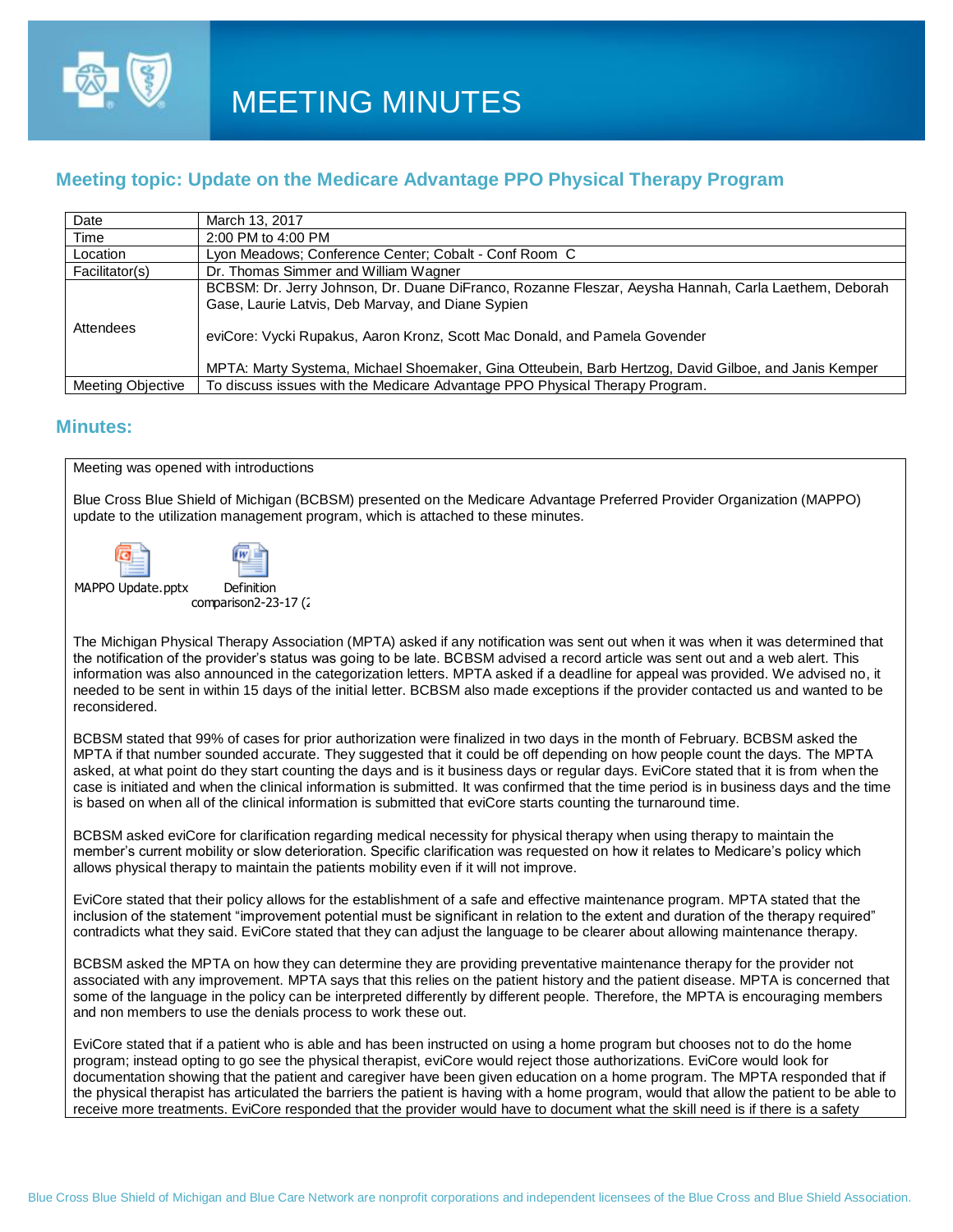

# MEETING MINUTES

concern or other issue. BCBSM sought confirmation that physical therapy visits are when the patient needs skilled treatment and guidance. EviCore verified that this is correct. MPTA advised that there is times that this interpretation does not always take place and there is many times where the insurance company assumes that self therapy is appropriate when it is not.

MPTA would like to BCBSM and eviCore to focus on an outcome targets as opposed to visit targets. BCBSM asked that the 6 to 10 visits for the B classified providers. Why is justification for additional visits beyond the initial 6 to 10 not being in the clinical notes? MPTA stated that it does not give us enough information to know how many visits the patient will need. EviCore said that the 6 visits come from an analysis of claims data from around the country that shows most people's issues are resolved in 6 visits. EviCore knows that this does not apply to surgery which is why there is a claims specific waiver for these cases that covers the first 30 days. MPTA asked how eviCore is judging improving quality of care and cost savings. EviCore states it is from claims data and looking at the first and last visit. MPTA states that its statistics show completely different results and much higher utilization.

EviCore stated that they are not pressured to deny care. MPTA asked what data can be collected to prove that this is the case. BCBSM stated that we do not have contractual language that encourages eviCore to withhold care. BCBSM suggested using the appeal process if they do not believe authorizations were rejected correctly.

MPTA wants to know why there are units attached to the per visit amount. Providers are getting six visits with four units per visit or three units per visit. It seems random. BCBSM stated we will look at this with eviCore and see if it can be changed. MPTA stated that in past discussions, units per visit were never mentioned before. EviCore stated that it was included in the training and in the units per visit is where the expense is. MPTA stated that BCBSM had gotten away from the number of units per visit and bringing it back was never discussed.

MPTA presented BCBSM documents from a patient portal that patients can use to document their frustration with the eviCore process.

BCBSM discussed the relationship with chiropractors with physical medicine. BCBSM has discontinued the use of the term physical therapy for chiropractors. BCBSM advised the MPTA that we did meet with the athletic trainers and the State of Michigan changed their scope of practice allowed for general supervision under a MD/ DO but not a physical therapist. The MPTA stated that to practice as an athletic trainer with supervision, prescription, or collaboration with an MD/DO. Also MPTA stated that physical therapy can only be delegated to a physical therapy assistant not an athletic trainer. Medicare does not allow for physical therapy intervention unless it is by a physical therapist or physical therapy assistant. BCBSM asked the MPTA for information regarding what athletic can do that we can communicate.

MPTA advised that they need to wait for their attorney to see what athletic trainers are allowed to do. MPTA is excited and wants to work with BCBSM on provider and insurance collaboration. However, with fee for service payment models and utilization management as currently implemented this collaboration is very difficult.

BCBSM discussed the expansion of the scope of practice for chiropractors, to allow this to bill for what BCBSM considers procedure codes for physical therapy. As a result our members are complaining that they are exhausting their physical therapy benefits and our costs have gone up 100%. Chiropractors can go 30 days and must get approval from an MD or DO by the end of the 30 days if they do then the authorization is retroactive. Otherwise, we can take the money back. Chiropractors want us to allow them to supervise physical therapist, physical therapy assistants, and massage therapist. MPTA stated that house bill 4712 was to add chiropractors to be able to prescribe physical therapy. This bill was rejected. There are regulatory hurdles that restrict a chiropractor from referring a patient to physical therapy. A person can only get physical therapy for 21 days before they have to get a prescription.

BCBSM sees physical therapy as goal directed therapy, with progression. With chiropractors, it is seen as treatment with no goal in mind. BCBSM has taken the position that chiropractors cannot supervise massage therapist, physical therapist, or physical therapy assistants. BCBSM also believes that chiropractors cannot prescribe to physical therapist or a massage therapist. MPTA is very supportive of this.

MPTA believes that chiropractors should be subject to the same scrutiny as physical therapist, when it comes to physical medicine services. The chiropractors were given a grace period before the utilization management program was applied to them.

MPTA said that BCBSM appears to go after everyone instead of the outliers that are abusing the system. The MPTA recommends that BCBSM goes after the outliers while respecting the providers that practice in an effective and efficient way. BCBSM asked the MPTA how well BCBSM followed the suggestions from the last meeting. The MPTA said BCBSM has done a poor job of this. The MPTA feels the utilization management program is a huge cost and administrative burden on providers. MPTA stated that all the category A's have always been A's and C's have always been C's. EviCore stated that if there is not enough data on a provider, they automatically go into the category B column. Also there is a reconsideration process that a provider can do if they disagree with